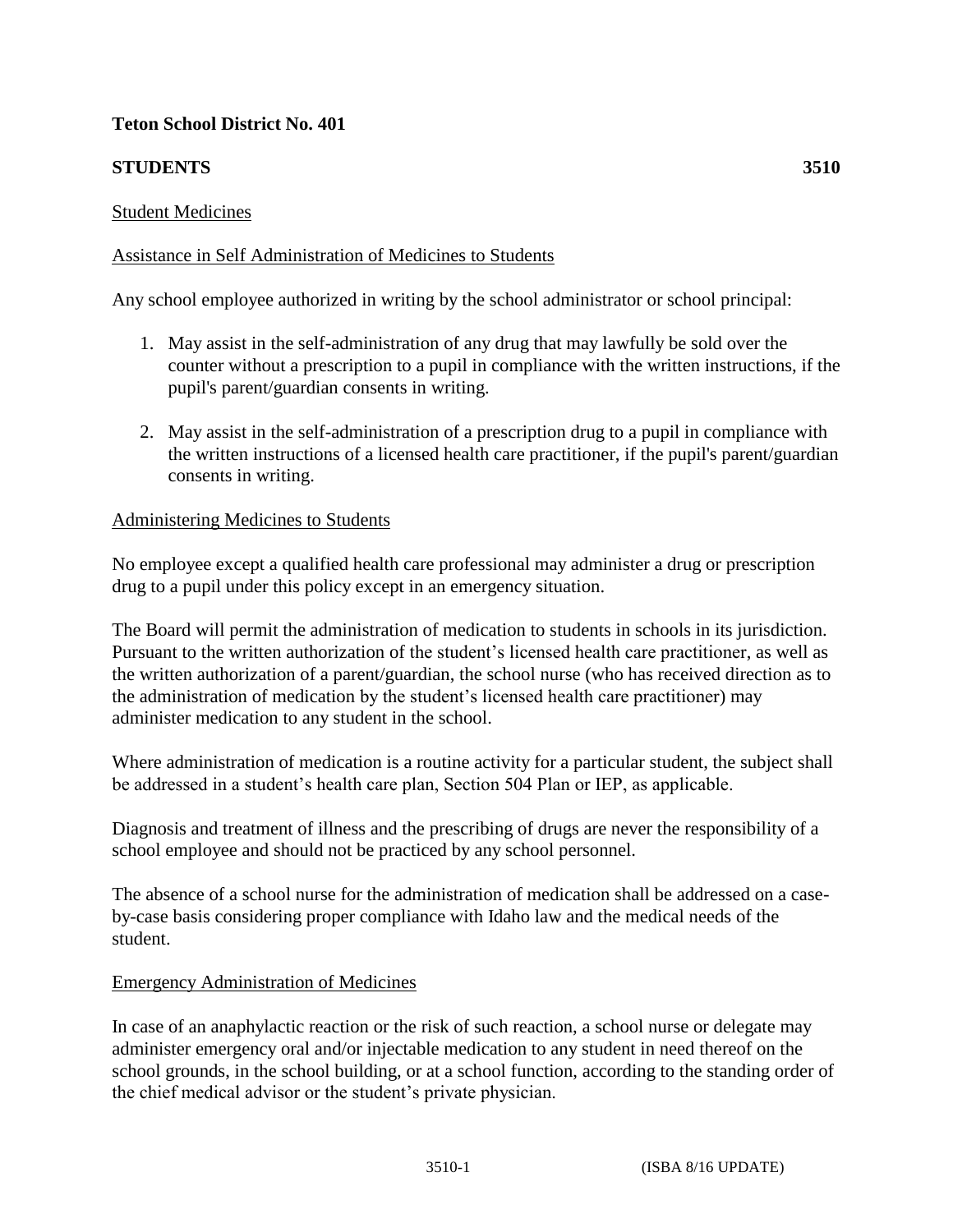In the absence of a school nurse, the administrator or designated staff member exempt from the nurse licensure requirements who has completed training in administration of medication, may give emergency medication to students orally or by injection. There must be on record a medically diagnosed allergic condition which would require prompt treatment to protect the student from serious harm or death.

**[Optional:** Training as to the administration of medication in the situation of an emergency, for the administrator or designated staff member, shall be done by the school's nurse or other licensed health care practitioner to assure such individuals have knowledge as to how to give emergency medication to students orally or by injection. Records shall be retained as to the individuals trained, the identification of the trainer and the date of training activities.**]**

Record of the medication administered in an emergency will be entered on an Individual Student Medication Record and filed in the student's cumulative health folder.

# Self-Monitoring and Treatment of Diabetes

A student with diabetes, upon written request of the student's parent/guardian and written authorization from the student's treating physician, shall be permitted by the Board to perform blood glucose checks, administer insulin through the insulin delivery system the student uses, treat hypoglycemia and hyperglycemia, and otherwise attend to the care and management of the student's diabetes in the classroom and in any area of the school or school grounds, and to possess on the student's person at all times all necessary supplies and equipment to perform these monitoring and treatment functions.

# Self-Administration of Asthma Medication, Insulin/Diabetic Treatment, or Epinephrine Auto-Injectors

Pursuant to Idaho Code covering the self-administration of asthma medication,  $\Theta$  the following shall apply to epinephrine auto-injectors, insulin, or blood glucose monitoring supplies if a parent/legal guardian chooses to have his or her child self-medicate:

- 1. The parents/guardians of the pupil shall provide to the Board or designee written authorization for the self-administration of medication.
- 2. The parents/guardians of the pupil shall provide to the Board or designee written certification from the physician of the pupil that the pupil has a severe allergic reaction (anaphylaxis), asthma, or another potentially life-threatening respiratory illness, or diabetes and is capable of, and has been instructed in, the proper method of selfadministration of medication. In cases where the pupil has severe or life-threatening allergies, Policy 3515 Food Allergy Management, and any related procedures shall be followed. For students with a severe allergic reaction, asthma,  $\Theta$  another potentially lifethreatening respiratory illness, or diabetes the student's physician or health care providersupplied information shall contain: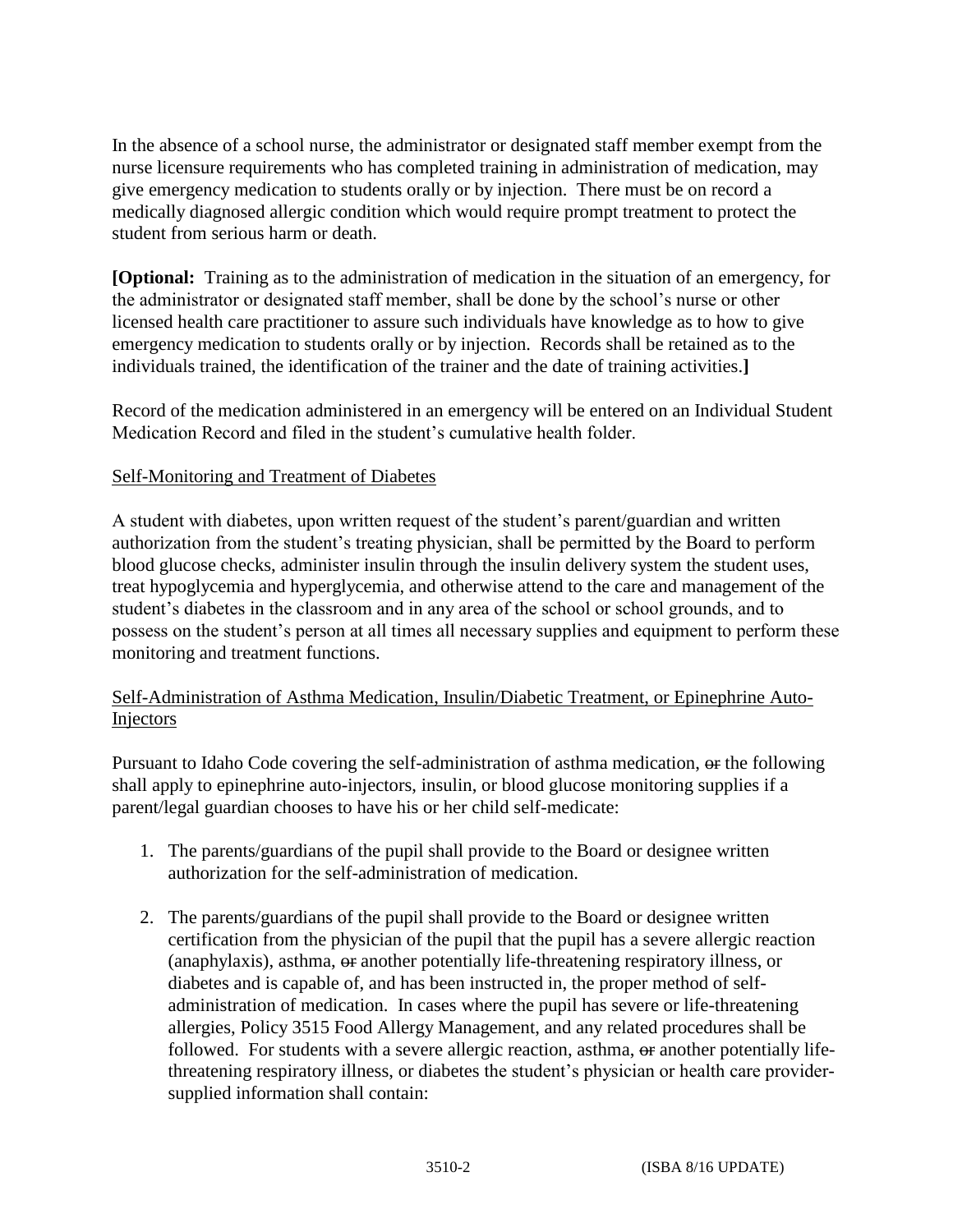- A. The name and purpose of the medicine;
- B. The prescribed dosage;
- C. The time(s) at which or the special circumstances under which medication should be administered;
- D. The length of time for which medication is prescribed;
- E. The possible side-effects of the medicine;
- F. Actions to take in the event of an emergency, including if the medication does not improve the child's breathing or allergic reaction;
- G. Contact information for the physician and parent/guardian; and
- H. If applicable, a list of the child's asthma triggers or allergies.
- 3. The school's administration and appropriate teachers and school personnel are informed that the student is self-administering prescribed medication. Such notification shall be done in a manner so as to best preserve the privacy of the student and the student's medical condition to the extent appropriate.

For students with severe or life-threatening allergies this information may be provided in the student's Emergency Care Plan.

#### Additional Requirements for Self-Administration of Medicines

The Board or Board designee will inform the parents/guardians of the pupil in writing that the District and its employees or agents shall incur no liability as a result of any injury arising from the self-administration of medication by the pupil, absent any negligence by the District, its employees, or its agents, or as a result of providing all relevant information provided pursuant to subdivisions of this subsection with the school nurse, absent any negligence by the District, its employees, or its agents, or in the absence of such nurse, to the school administrator.

The parents/guardians of the pupil shall sign a statement acknowledging that the District shall incur no liability as a result of any injury arising from the self-administration of medication by the pupil and that the parents/guardians shall indemnify and hold harmless the District and its employees or agents against any claims arising out of the self-administration of medication by the pupil.

Students who are authorized to carry their own epinephrine auto-injectors or supplies or equipment necessary for diabetes monitoring and/or treatment of diabetes may be retested periodically to ensure they are still capable of correctly self-administering the medication.

As used in this section:

1. "Medication" means an epinephrine auto-injector, a metered dose inhaler, or a dry powder inhaler or insulin, insulin delivery system and/or supplies or equipment necessary for diabetes monitoring and/or treatment prescribed by a physician and having an individual label;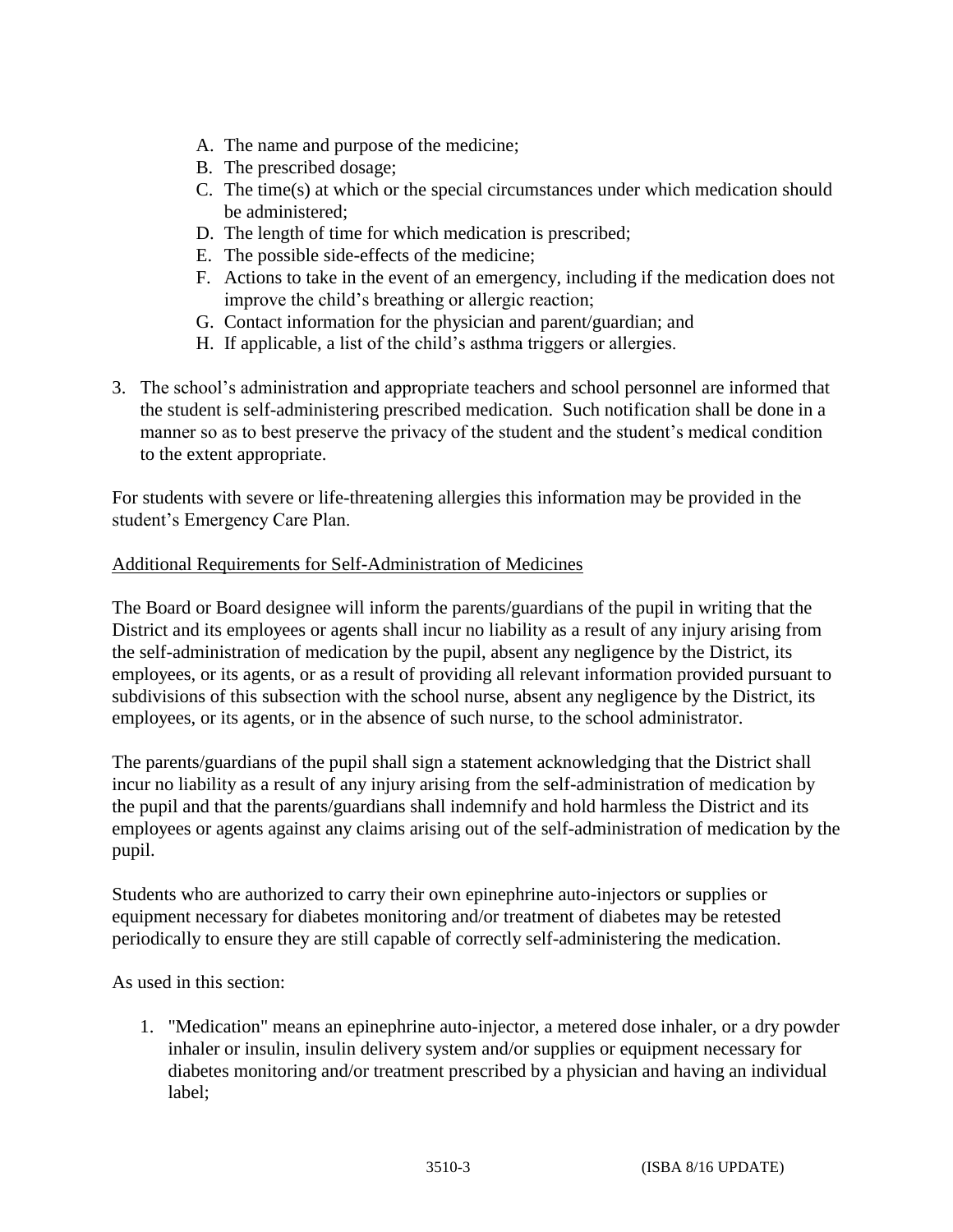- 2. "Self-administration" means a student's use of medication pursuant to prescription or written direction from a physician; and
- 3. A student who is permitted to self-administer medication pursuant to this section shall be permitted to possess and use the prescribed medication at all times.

Any school employee authorized in writing by the school administrator or principal may assist with self-administration of medications provided that only the following acts are used:

- 1. Verbal suggestions, prompting, reminding, gesturing, or providing a written guide for self-administering medications;
- 2. Handing a prefilled, labeled medication holder, labeled unit dose container, syringe, or original marked, labeled container from the pharmacy to the student;
- 3. Opening the lid of the above container for the student;
- 4. Guiding the hand of the student to self-administer the medication;
- 5. Holding a container of fluid and assisting the student in drinking fluid to assist in the swallowing of oral medications; and/or
- 6. Assisting with removal of a medication from a container for students with a physical disability which prevents independence in the act.

# Handling and Storage of Medicines

All medications, including those approved for keeping by students for self medication, must first be delivered by the parent or other responsible adult to the nurse or employee assisting with the self-administration of medication. The nurse or the employee must:

- 1. Examine any new medication to ensure that it is properly labeled with dates, name of student, medication name, dosage, and physician's name;
- 2. If administration is necessary, the nurse must develop a medication administration plan for the student before any medication is given by school personnel;
- 3. Record on the Student's Individual Medication Record the date the medication is delivered and the amount of medication received;
- 4. Store medication requiring refrigeration at 36F 46F; and
- 5. Store prescribed medicinal preparations in a securely locked storage compartment excluding those medications approved for self-administration. Controlled substances will be contained in a separate compartment, secured, and locked at all times. Students shall be permitted to possess and use a prescribed inhaler or epinephrine auto-injector at all times.